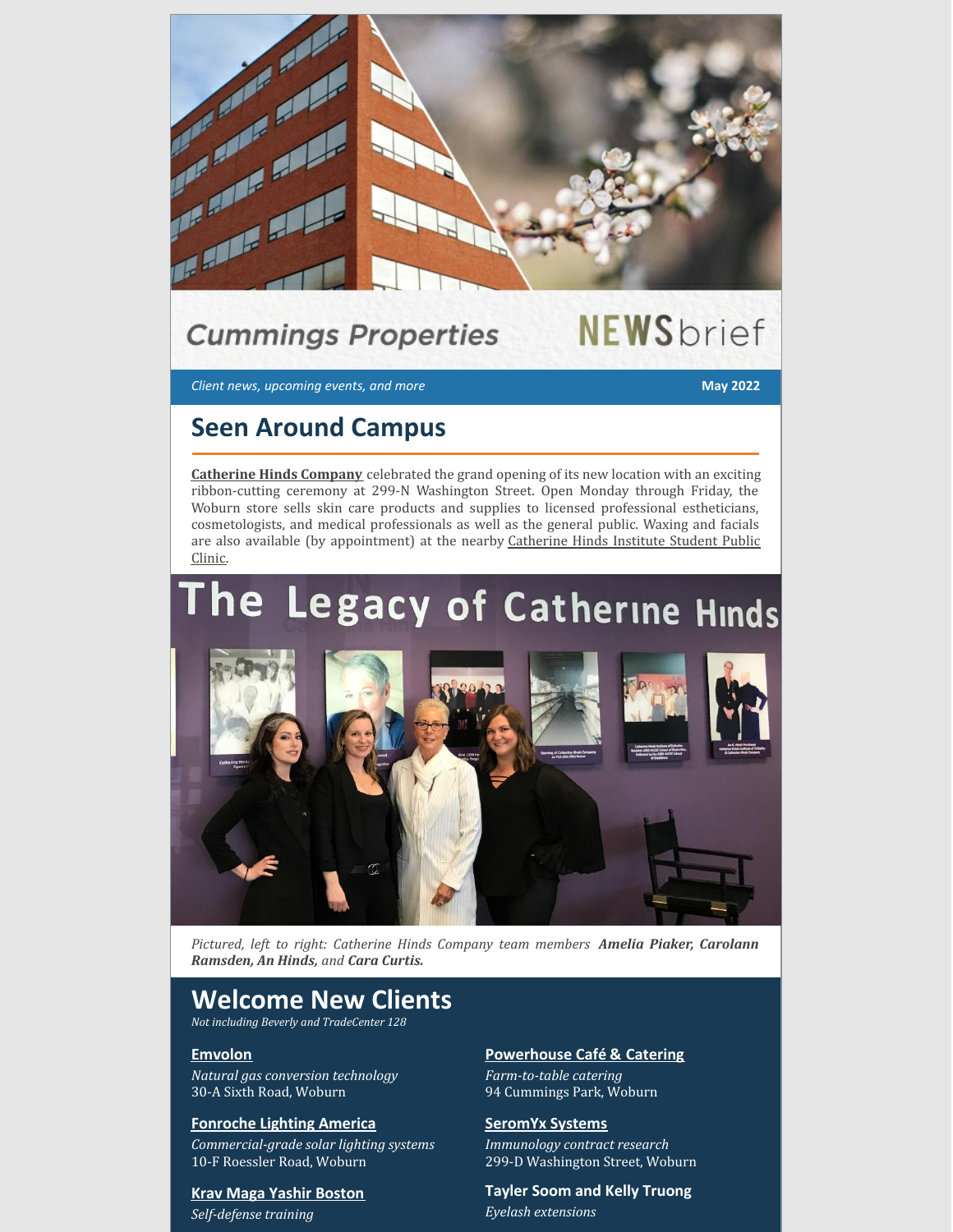165-E New Boston Street, Woburn

#### **Micro Tech [Staffing](http://www.mtsg.com/) Group**

 $Technical$  *staffing* 260 Fordham Road, Suite A-100, Wilmington

#### **New England Reglaze [Company](https://newenglandreglaze.com/)**

*Bathroom remodeling* 21 Cummings Park, Suite 256, Woburn

### **Upcoming Events**

#### **[Celebrate](https://www.facebook.com/medispaatcaringforall/photos/a.1934762266542945/5458862277466242) Cinco de Mayo [Medispa](http://woburnmedispa.com/) at Caring for All Thursday, May 5, 5:30 – 8:30 PM**

Woburn

**Zeus Services** *RMV runner services*

**[ZwitterCo](http://www.zwitterco.com/)**

12-B Cabot Road

*800 West Cummings Park, Suite 2250, Woburn* Enjoy exciting raffles, EmSculpt Neo treatment demos, and

400 West Cummings Park, Suite 2450,

54 Cummings Park, Suite 338, Woburn

*Wastewater treatment technologies*

refreshments as well as 20% off all products, services, and gift certificates. Call 781-938-1888 or email [medispa.caringforall@gmail.com](mailto:medispa.caringforall@gmail.com) to RSVP.



#### **Free [Electronic](https://www.cummings.com/fliers/e-waste_spring_2022.jpg) Waste Collection**

Recycle old computers, printers, routers, phones, and more. See this [flyer](https://www.cummings.com/fliers/e-waste_spring_2022.jpg) for dates, times, locations, and a full list of acceptable drop-off items. Sponsored by Circuitry [Recycling](http://www.circuitryrecycling.com/).



**Mother's Day at Strega [Italiano](https://stregaitaliano.com/locations/woburn/) Sunday, May 8, 2:00 – 8:00 PM** *400 TradeCenter, Suite 1900, Woburn* Choose from the full dinner menu, and enjoy a complimentary dessert for mom.

Reserve a table [online](https://stregaitaliano.com/locations/woburn/) or by phone at 781-933-3333.

### **Cummings Buildings** *Power* **Charities**

A **New Academic Affiliate:** Cummings Foundation has ramped up its support of workforce [development](https://www.rwu.edu/cummings-school) with a \$20 million pledge to Roger Williams University, of Rhode Island. This substantial multi-year commitment, the largest in

the University's history, will support progressive, multidisciplinary programming at the newly rededicated **Cummings School of [Architecture](https://www.cummingsfoundation.org/cummings-schools/index.html#architecture)** and **Cummings Institute for Real Estate**.

The program's specific relevance to the Cummings organization makes this partnership that much more exciting. **Learn more in Jon Chesto's feature story in** *The [Boston](https://www.bostonglobe.com/2022/04/06/business/cummings-foundation-pledges-20m-roger-williams-real-estate-school/?p1=BGSearch_Overlay_Results) Globe*.



**A Center for Collaboration**: **Joyce** a n d **Bill Cummings** were delighted to gather with more than 100 friends and colleagues in Medford to celebrate the dedication of Tufts University's Joyce [Cummings](https://provost.tufts.edu/joyce-cummings-center/) Center. An impressive blend of form and function, the 150,000-square-foot building serves as a striking campus gateway and has rapidly become a popular site for interdisciplinary learning, research, and collaboration. Joyce humbly acknowledged in her remarks, "While I don't think I'll ever get used to seeing my name connected with this building, I will forever be incredibly proud to be

associated with the life-changing and life-enriching preparation that will take place inside it."

*Pictured, left to right: Cummings Foundation co-founders Bill and Joyce Cummings wit h Tufts*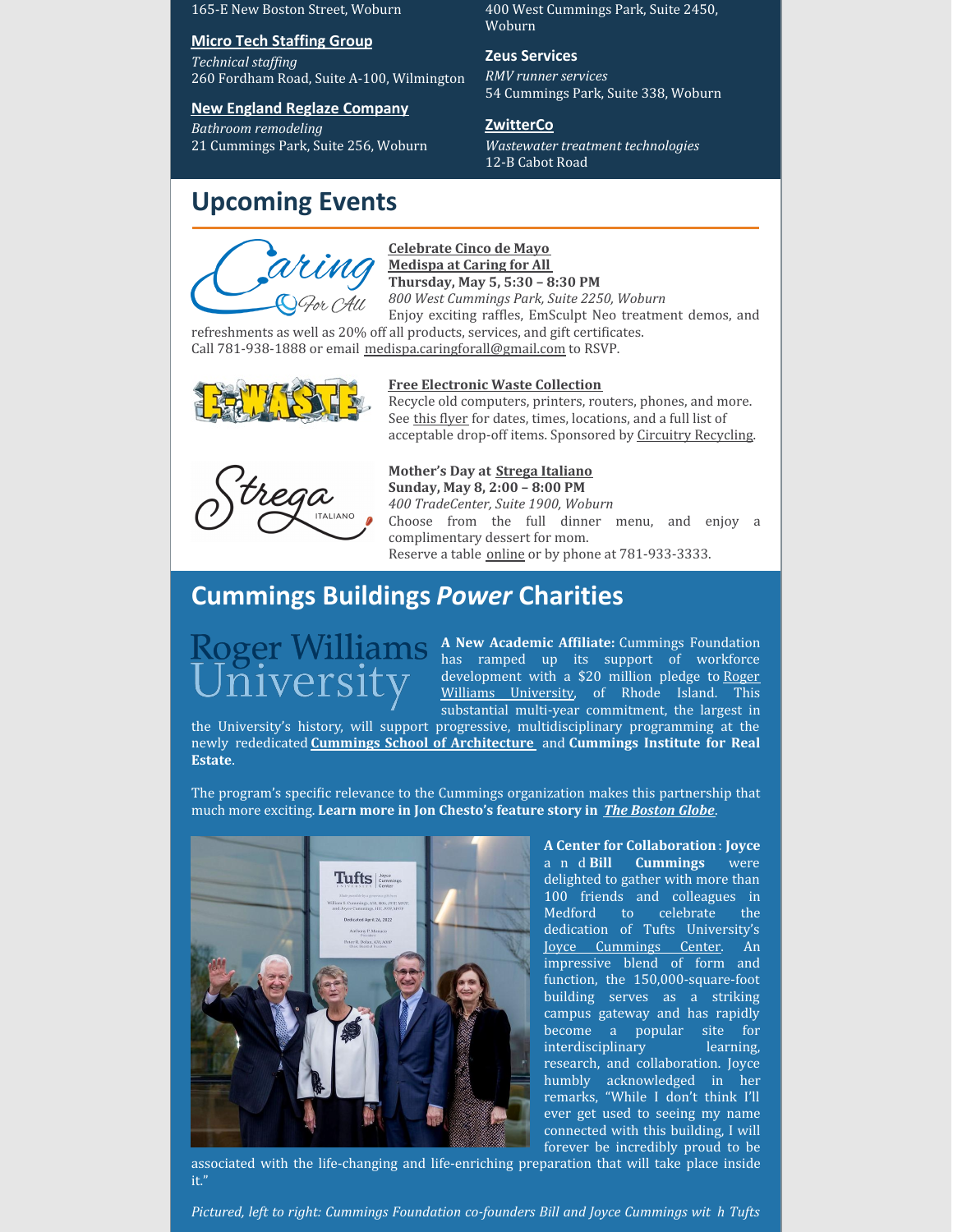*University president Anthony Monaco, Ph.D. and spouse Zoia Monaco, Ph.D. (Photo credit: Caitlin Cunningham for Tufts University)*

### **Client News**



**[Ironwood](https://www.ironwoodbattingcage.com/) Batting Cages** is now open for the 2022 season. A great spot for family fun or practice among friends, the facility offers nine outdoor cages with 11 multispeed pitching machines. Bats and helmets are included. Learn more [online](https://www.ironwoodbattingcage.com/).

chamber of commerce

**Woburn Chamber of [Commerce](https://www.woburnchamber.org/)** is accepting [applications](https://www.woburnchamber.org/woburn-business-association-scholarship/?mc_cid=746db9a7c6&mc_eid=894d3b4f5d) **through June 30** for its annual scholarship, which is awarded exclusively to an employee or the child of an employee of a member

business. If your firm does not appear [here](https://www.woburnchamber.org/members/#!directory), you may not be a member. Join [WCC](https://www.woburnchamber.org/get-involved/join/#account/join) today to take advantage of this valuable benefit.

### **Cummings in the News**

Some of the publications below may require a subscription. This list is intended to provide a general idea of the type of news coverage Cummings has garnered in recent weeks.

Jack Connors and Robert Keefe named Cummings [Foundation](https://insidecharity.org/2022/04/03/jack-connors-robert-keefe-named-cummings-foundation-trustees/) trustees *Inside Charity* – April 4, 2022

Benjamin Franklin Cummings Institute of [Technology](https://www.bostonglobe.com/2022/04/05/metro/move-benjamin-franklin-institute-reflects-broader-change-nubian-square/?event=event25) moves to Roxbury *The Boston Globe* – April 5, 2022

NorthEast Health Services leases 14,000 SF from [Cummings](https://nerej.com/northeast-health-services-leases-14-000-s-f-from-cummings-props) *New England Real Estate Journal –* April 15, 2022

MassBio leadership team visits [Cummings'](https://bostonrealestatetimes.com/massbio-leadership-team-visits-cummings-life-sciences-clusters/) life sciences clusters *Boston Real Estate Times* – April 20, 2022

President Aisha Francis, Ph.D. shares her vision for Benjamin Franklin Cummings Institute of Technology [\(timestamp](https://www.youtube.com/watch?v=kwI9rDG8t7c) 18:45) *GBH News "Greater Boston"* – April 21, 2022

Cummings [Foundation](https://philanthropynewsdigest.org/news/cummings-foundation-pledges-20-million-to-roger-williams-university) pledges \$20M to Roger Williams University *Philanthropy News Digest* – April 25, 2022

### **Friendly Reminders**



**Don't Dent and Run:** Clients are asked to please be mindful of their surroundings when opening the car door after parking. Even when in a rush, it is important to look first to avoid damaging an adjacent car. Thank you for your consideration.

**Alarm System Registration:** Woburn businesses and residents with alarm systems are *required* by city ordinance to register with Woburn Police Department. A convenient online [form](https://www.woburnma.gov/government/police/alarm-systems-registration/) is available to simplify both initial registration and subsequent updates.

**Share the News:** We are pleased to publish client news and accomplishments in this newsletter. Leasing clients who have general interest stories announcing special events, promotions, awards, or business profiles, are invited to submit a single well-edited paragraph to [group@cummings.com](mailto:group@cummings.com). Please note that we may edit submissions for length and style.



**Follow Us:** Check out Cummings Properties on social media to view fun photos and learn about special events and the latest Company news. Stay in the know by following us on **[Facebook](https://www.facebook.com/cummingsproperties/)**, [Twitter,](https://twitter.com/cummingsdotcom) [Instagram](https://www.instagram.com/cummingsproperties/), and [LinkedIn](https://www.linkedin.com/company/cummings-properties).

**Upcoming Holiday:** Cummings Properties' offices will be closed **Monday, May 30**, in honor of **Memorial Day**.

**We want to hear from you!** Do you have news or a great photo to